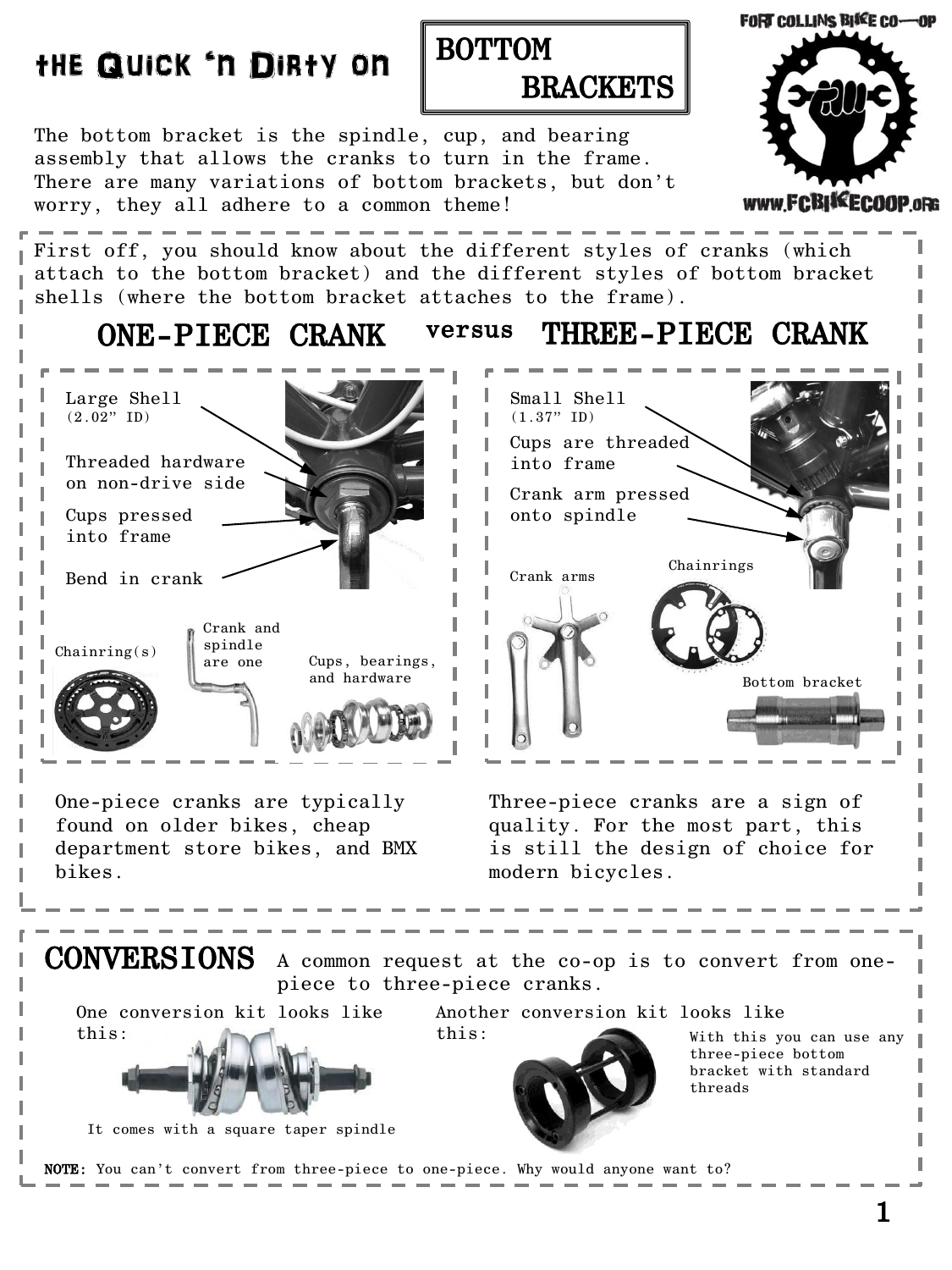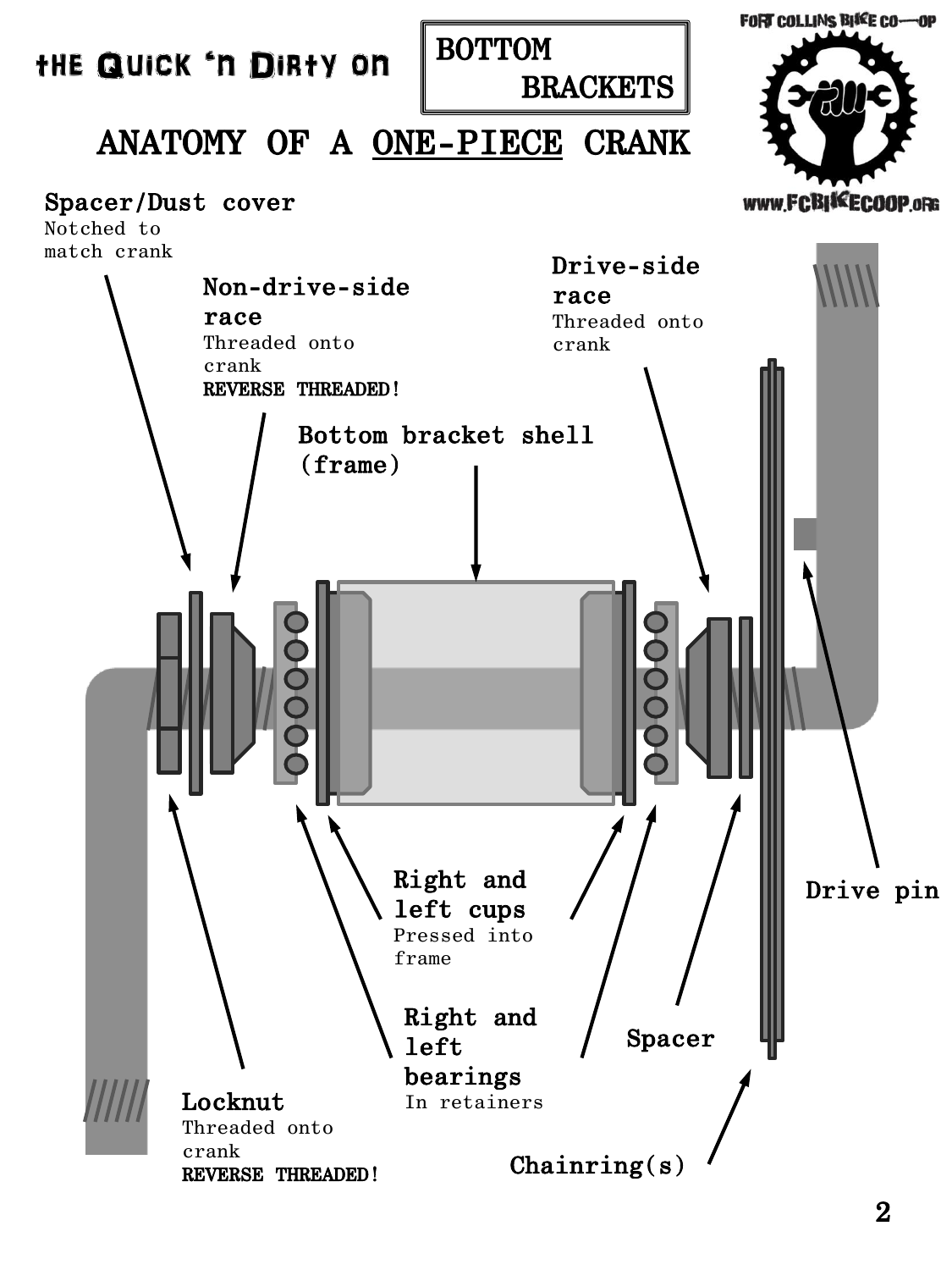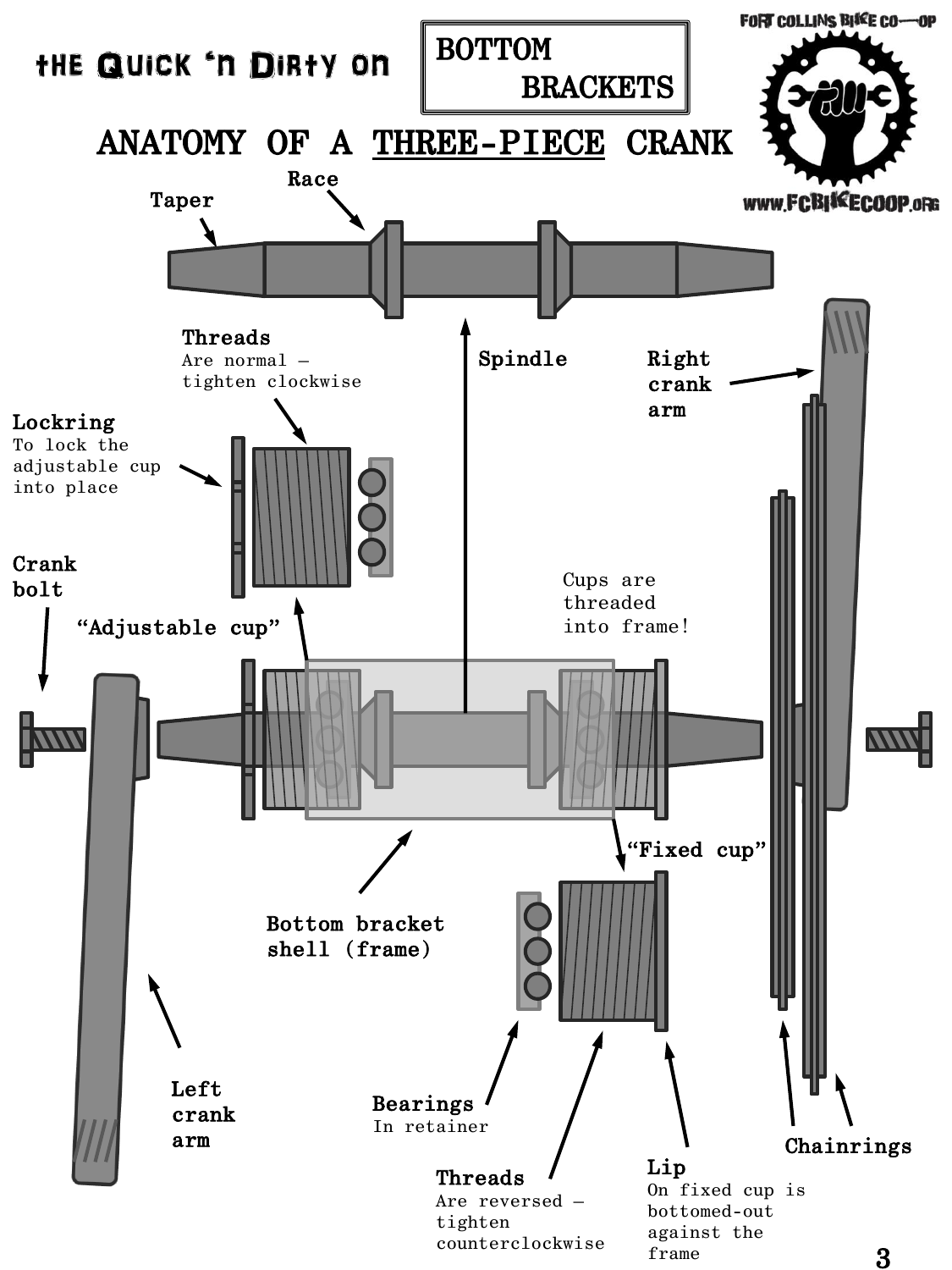## the Quick 'n Dirty on

## BOTTOM **BRACKETS**

Bottom brackets are the most stressed component on a bicycle. Imagine the forces you generate while pedaling. Because of this, they can wear or become out of adjustment faster than other components.



## TROUBLESHOOTING bottom bracket problems

#### 1) The bottom bracket has play

The bottom bracket is loose. One-piece: tighten the hardware on the nondrive-side. Three-piece: check that the fixed cup is still fixed. If working with an adjustable model, tighten the adjustable cup and set the lockring. If working with a sealed cartridge model with cups installed tight, the play is within the sealed cartridge and the bottom bracket should be replaced.

#### 2) The bottom bracket rotation is stiff

The bottom bracket may be too tight. One-piece: loosen the hardware on the non-drive-side. Three-piece: loosen the adjustable cup. If it is a sealed cartridge, there's probably severe wear or corrosion – time to replace.

#### 3) Bottom bracket movement is rough

Something on the bottom bracket is either worn out, damaged, or incorrectly assembled.

- a) Disassemble the bottom bracket enough so that the bearings and races can be inspected. Are any bearings missing? Are the retainers bent? Are the surfaces of the races in good condition? Are the cups cracked? Is the spindle bent?
- b) Check to make sure the bottom bracket is properly assembled. Is everything in the right order? Are the bearings facing the proper direction?
- c) Check for alignment issues. Are the cups pressed (one-piece) or threaded (three-piece) squarely into the frame? Are the faces of the bottom bracket shell square to each other? Are the threads of the bottom bracket shell aligned with each other (the two sides of the bottom bracket shell). NOTE: At this point you should consult with an experienced mechanic. The frame prep tools are extremely expensive and require special training to use.

## 4) Creaking noises w/ three-piece bottom brackets

 Bottom brackets are prone to creaking when assembled without grease. Take the bottom bracket out of the frame. Clean the bottom bracket shell. Grease the threads. Reinstall cups to proper torque specs. Make sure to add grease to the tapers of the spindle before pressing on the crank arms. Creaks can also result from cracked crank arms – if cleaning and re-greasing doesn't do the job, inspect the crank arms for cracks, especially near the taper interface.

#### 5) Loose cups w/ three-piece bottom brackets

 Loose cups can happen if cups were not properly torqued during installation. Hopefully you catch this sooner than later. If loose cups are allowed to persist the frequent heavy loads sent to the bottom bracket will damage the threading in the bottom bracket shell. Sometimes a damaged bottom bracket shell on a steel bike can be saved by re-tapping the threads. NOTE: At this point you should consult with an experienced mechanic.

ı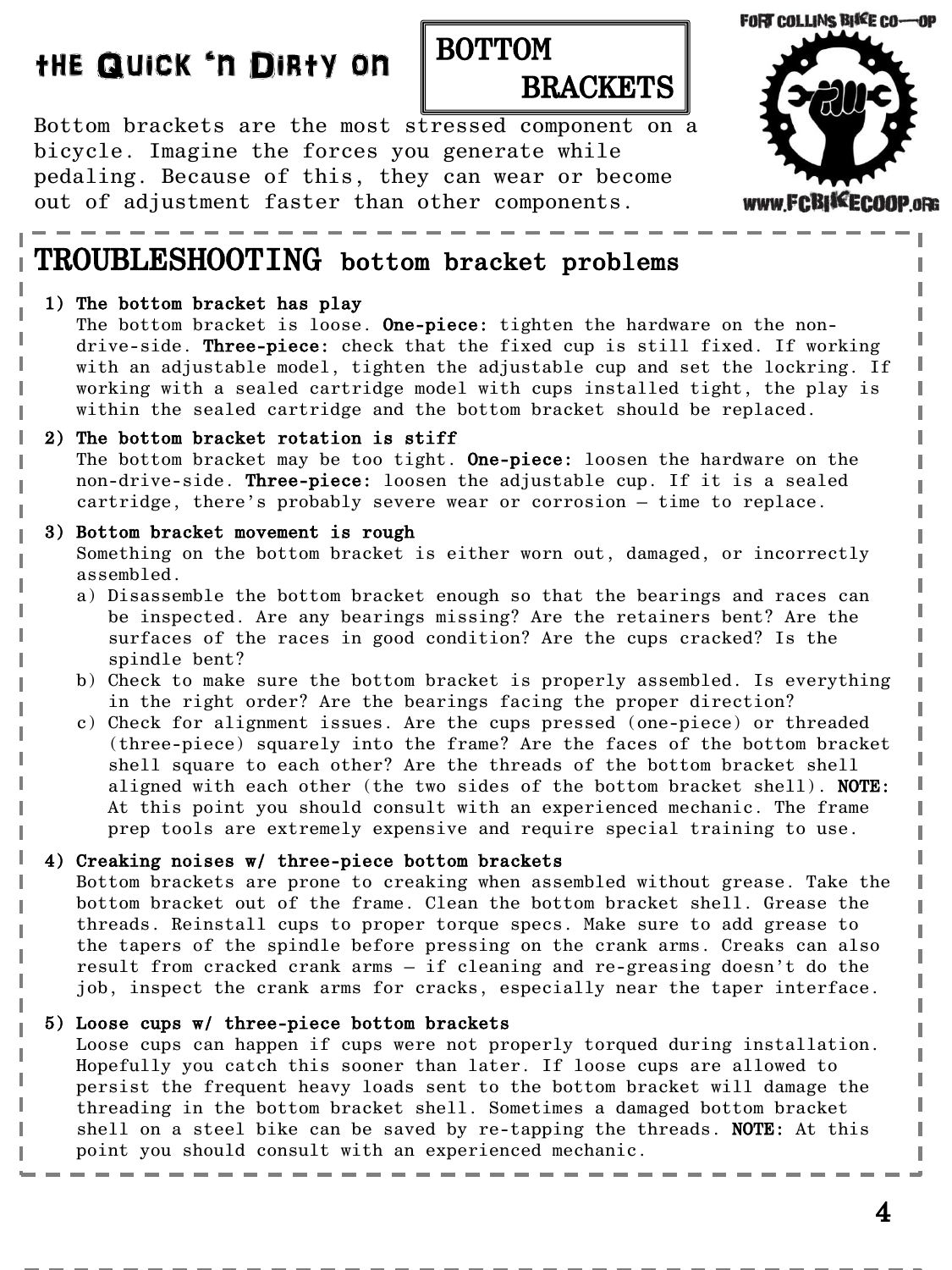## the Quick 'n Dirty on



**FORT COLLINS BIKE CO-OP** 



Several notes on spindles and threads. REPLACING CUPS REPLACING SPINDLES on three-piece bottom brackets Are the spindle lengths the same? Is the spacing of the races the same? Do the cranks mount with a bolt or a nut? KRT068 NOTE: The drive-side of the spindle is a tiny bit longer to accommodate the chainrings orient the spindle so you can read the text (left to right). Non-drive (left) **Drive-side (right)** Drive-side (right)

JIS Taper Shorter and blunt

versus

ISO Taper Longer and smaller end



#### NOTE:

You can use a spindle with a different taper style but it will affect where the crank  $sits$  (+/- 4.5mm)

English Threaded 1.370 or 1.375" cup O.D. 24 T.P.I. Drive-side is left threaded Non-drive is right threaded 68 or 73mm shell width FYI One-piece cups are pretty much all the same 2.02" cup O.D. No threads 68mm shell width Italian Threaded 36mm cup O.D. 24 T.P.I. Drive-side is RIGHT threaded Non-drive is right threaded 70mm shell width French Threaded 35mm cup O.D. 1mm threading Drive-side is **RIGHT** threaded Non-drive is right threaded 68mm shell width "The Standard" NOTE: None of these different threading standards are compatible with each other. Never let a French or Italian anywhere near your bike – they aren't to be trusted!

The two most common non-standards